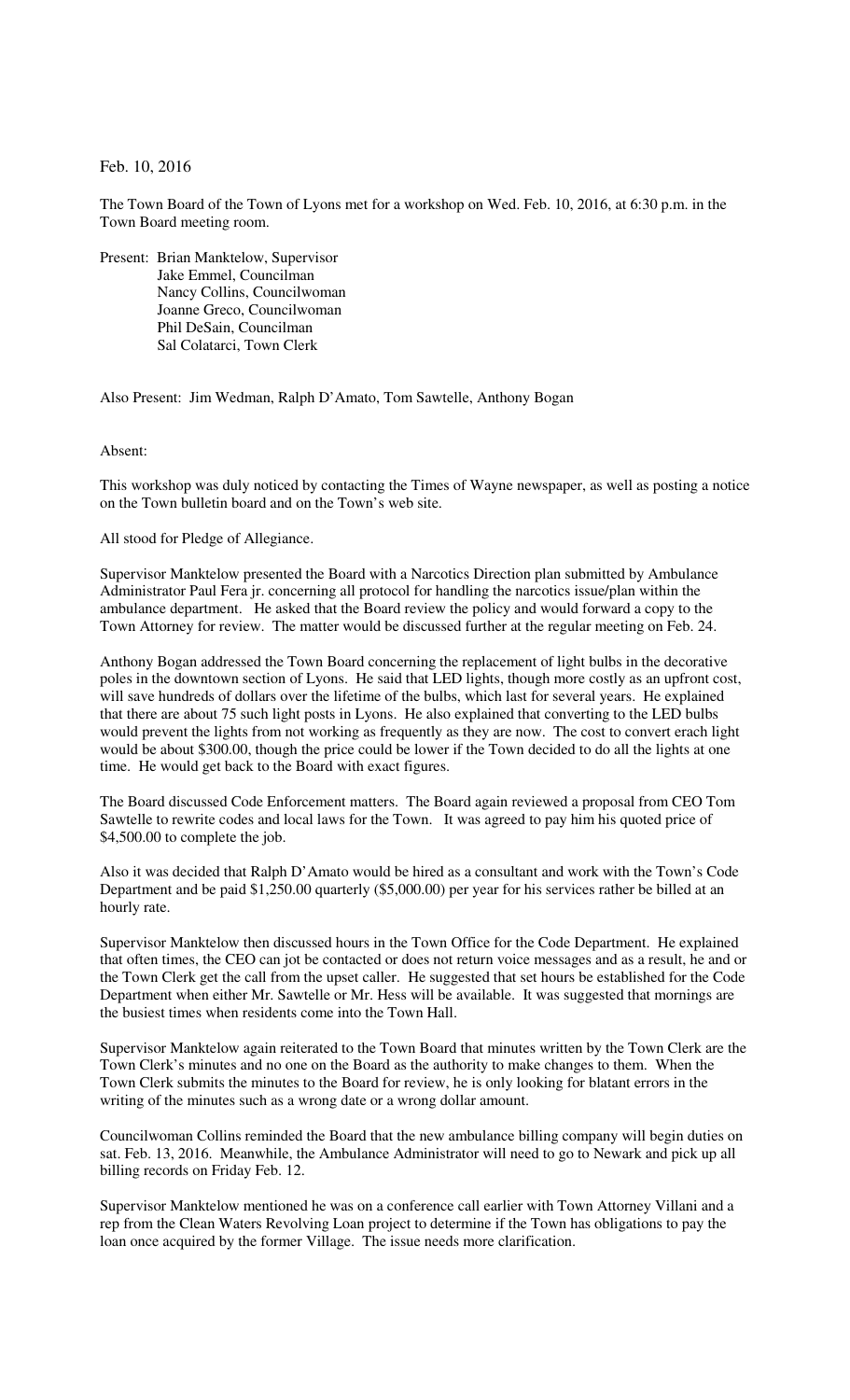Councilman DeSain moved to declare the building at 76 William Street (former Village Hall) surplus property. Motion seconded by Councilwoman Collins. Vote:

Councilman DeSain voting aye Councilwoman Collins voting aye Councilwoman Greco voting aye Councilman Emmel voting aye Supervisor Manktelow voting aye

Councilwoman Greco presented the following resolution and duly moved that it be adopted and was seconded by Councilman Emmel:

WHEREAS, through the village dissolution process, effective January 1, 2016, the Town of Lyons became owner of premises located at 76 William Street, Village of Lyons, New York, Tax Map No. 71111-09-115683, being approximately .09 acres improved by a building previously used as the Lyons Village Hall, including Lyons Village Court and Police Department Offices and:

WHEREAS, the Town of Lyons has received a purchase offer from Glenn E. Wasman and Sean C. Dobbins (hereinafter the purchasers) to purchase the property for a purchase price of Thirty-Two Thousand Dollars (\$32,000.00), and

WHEREAS, the sale of the property has been determined to be "unlisted" pursuant to the regulations of the New York State Department of Environmental Conservation promulgated pursuant to the State Environmental Quality Review Act and the laws and regulations of the Town of Lyons, the implementation of which action as proposed, the Town Board has determined, will not result in any significant environmental effects:

## NOW THEREFORE

BE IT RESOLVED, subject to permissive referendum, that the Town Board of the Town of Lyons hereby authorizes and directs the Supervisor of the Town of Lyons, on behalf of the Board, to take all actions necessary to make and accept the purchase offer and counteroffer thereto, and to convey, transfer to, execute and deliver and, where appropriate, cause to be filed or recorded of record, any and all documents on behalf of the Town of Lyons as may be necessary or proper for the purpose of conveying, executing and delivering title to the property to Glenn E. Wasman and Sean C. Dobbins pursuant to the terms and conditions of the purchase offer and counteroffer as may be modified by the approval letter to be issued by the Town Attorney, and it is further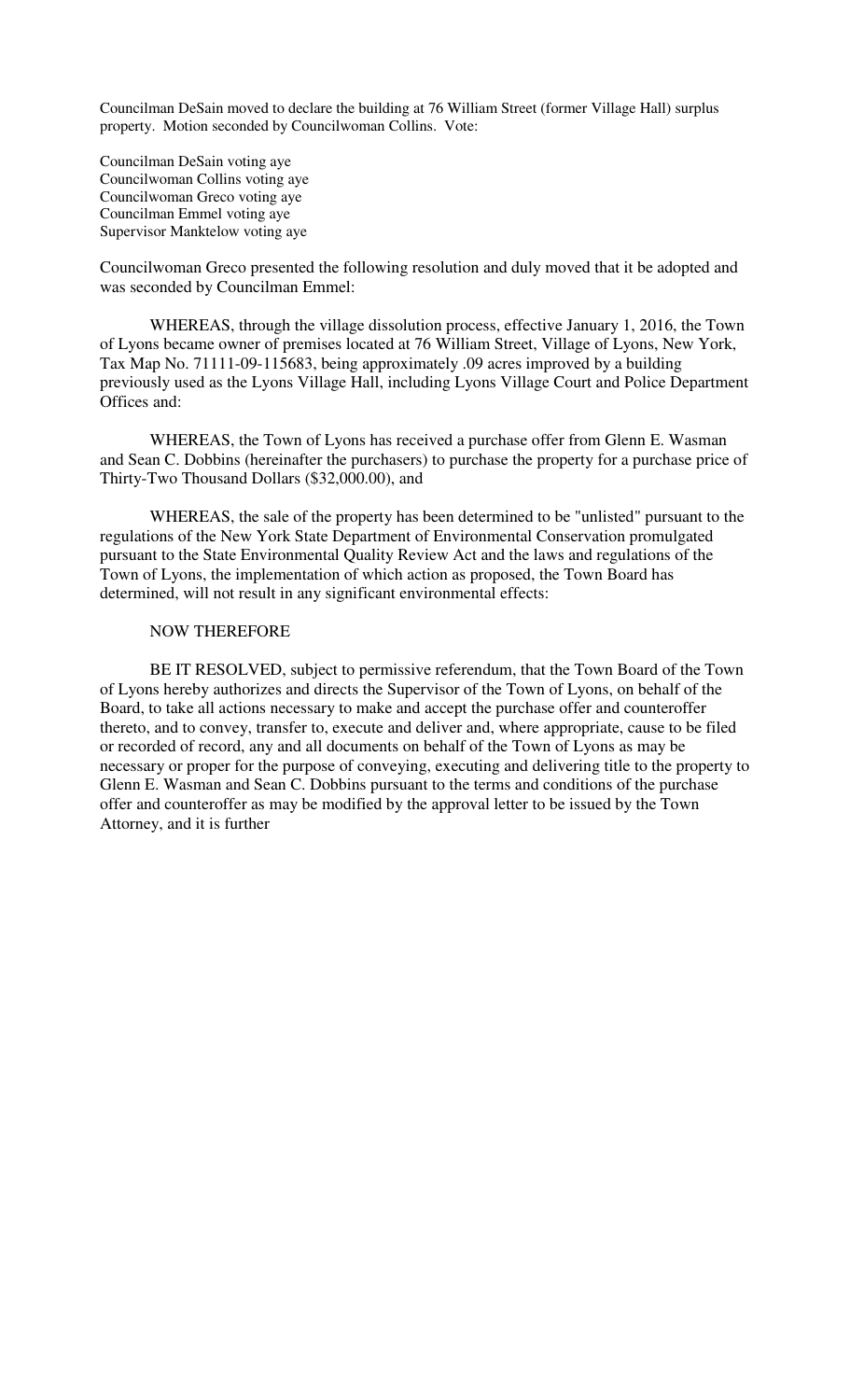RESOLVED: The Town Board, subject to the contingencies set forth in the purchase offer and counteroffer (hereinafter Apurchase agreement) and this resolution and other contingencies relating to obtaining necessary approvals including, if a referendum is held, the approval of the voters of the Town, hereby authorizes the sale of the property to Glenn E. Wasman and Sean C. Dobbins as set forth in such purchase agreement, and further authorizes the undertaking of all of the obligations set forth in said purchase agreement, including without limitation, the preparation of a survey, obtaining and delivering all closing papers, and completion of the sale, all of said actions being authorized pursuant to Town Law '' 64 and 220, and it is further

RESOLVED: The officers of the Town, including the Town Supervisor, Town Clerk, and Attorney for the Town are hereby authorized to take such actions as they deem necessary or appropriate to complete the sale of the property if the purchasers proceed with the sale of the property, and it is further

RESOLVED: Within 10 days after the adoption of this resolution by the Town Board, the Town Clerk shall, as set forth in Town Law ' 90, post and publish a notice which shall set forth the date of the adoption of this resolution and contain a copy of this resolution, stating the purpose and effect thereof. Such notice shall specify that such resolution was adopted subject to a permissive referendum, and it is further

RESOLVED: This resolution shall take effect immediately, unless a referendum is requested, in which event it shall take effect, if approved at such referendum, upon such approval, and it is further

RESOLVED: This resolution is adopted subject to a permissive referendum pursuant to Town Law '' 64 and 220, and it is further

RESOLVED, that the net proceeds of the sale be deposited in the Town's V1 Fund established by the Town for purposes of paying obligations of the former village, and it is further

RESOLVED, that the town clerk shall advertise this resolution as subject to permissive referendum in accordance with the laws of the State of New York.

AYES NAYS Supervisor Manktelow None Councilman DeSain Councilwoman Collins Councilman Emmel Councilwoman Greco

Said resolution was declared duly passed.

Supervisor Manktelow then discussed various projects/jobs that would need to be done in 2016. He would like to designate these jobs/duties to various Council members to chair during the year. Such job duties were given to each Board member at the meeting.

The Board then discussed the current Town web site. There continues to be some confusion regarding actually locating the site on the web. There was a discussion about perhaps breaking away from the gateway site which features several entities within Lyons including, the Public Library, Chamber, Mainstreet program, Inter-council of churches, IDA, and several other organizations. It was decided the Town should look into other possibilities for a web site. Town Clerk Colatarci said he would ask around for suggestions.

As the Town has not yet done so, Councilman Emmel moved to allow the Town Supervisor to sign the annual snow and ice contract with the County for 2016. Motion seconded by Councilman DeSain. Vote:

Councilman Emmel voting aye Councilman DeSain voting aye Councilwoman Collins voting aye Councilwoman Greco voting aye